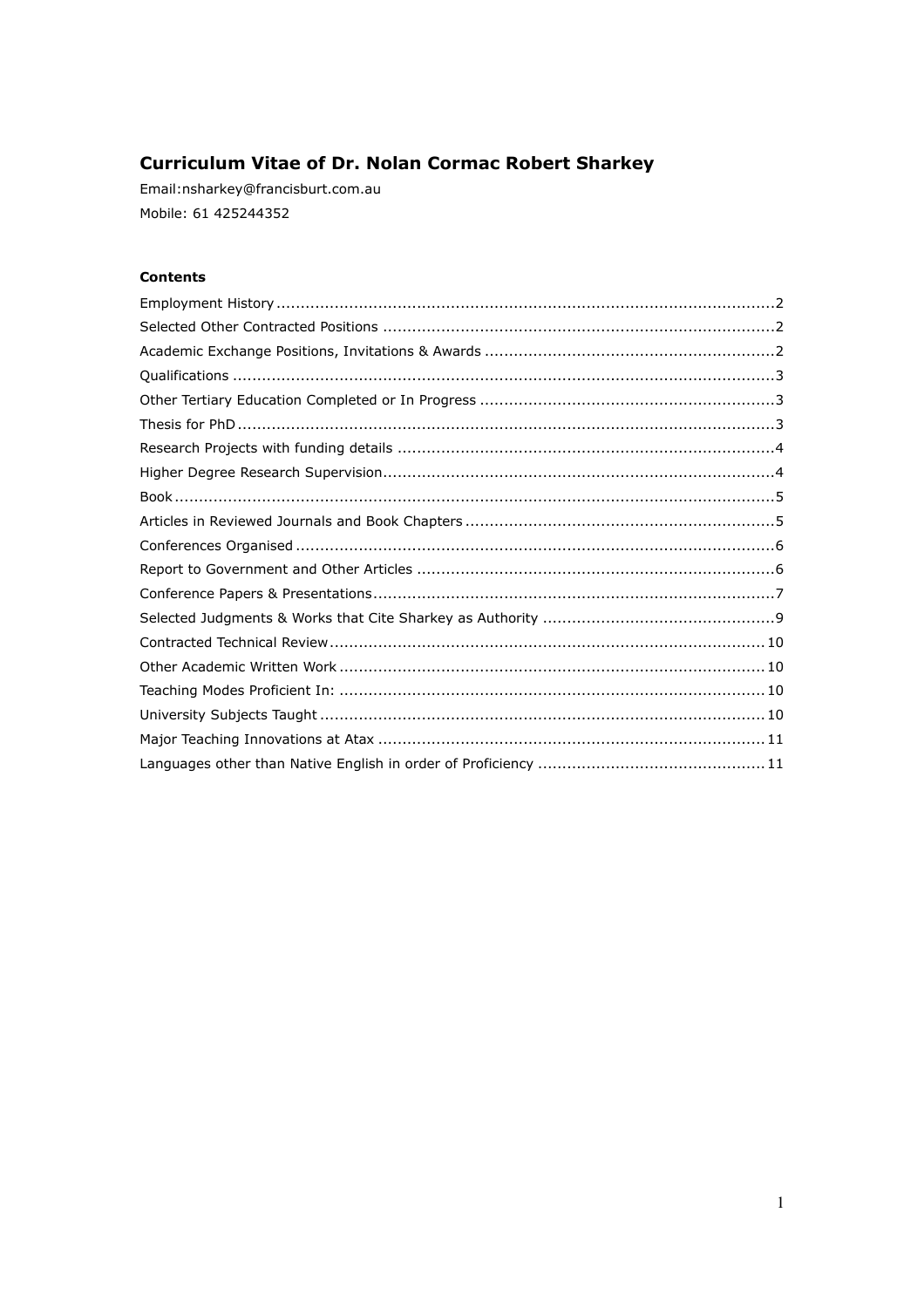# **Employment History**

- 2014 Winthrop Professor of Law, **University of Western Australia**
- 2014 Professorial Fellow in Taxation, **University of New South Wales**
- 2012-2013 Associate Professor&Post Graduate Director, **Australian School of Taxation, ASB, University of New South Wales (Atax)**
- 2006-2012 Senior Lecturer & Post Graduate Director, **Australian School of Taxation, Faculty of Law and ASB, University of New South Wales (Atax)**
- 2002-2005 Lecturer in Taxation, **Atax,UNSW**
- 2000-2001 International Tax Consultant, **Sharkey Consulting**, Sydney NSW
- 1994-2000 Taxation Manager, **CPSLeen& Henderson Chartered Accountants**, PerthWA

# **Selected Other Contracted Positions**

| 2014      | Examiner - Singapore International Tax, Chartered Institute of Taxation, UK         |
|-----------|-------------------------------------------------------------------------------------|
| 2011-2013 | Expert witness for <b>NSW Government</b> on Chinese taxation                        |
| 2011      | Academic examination reviewer, Institute of Chartered Accountants                   |
| 2009      | Equivalence review of foreign program, Institute of Chartered Accountants           |
| 2008-2013 | Examiner-Australian Tax, Chartered Institute of Taxation, UK                        |
| 2007-2009 | Presenter-Intensive International Tax Courses, <b>National Tax Service ofKorea</b>  |
|           | (4 day face to face program delivered four times to senior members of the NTSK)     |
| 2006-2009 | Presenter& examiner-Intensive International Tax Courses, Australian Tax Office      |
|           | (5 day face to face program delivered seven times in different cities)              |
| 2005      | Advisor-Tax Administration Law Drafting, <b>National People's Congress of China</b> |
| 2005-2006 | Examiner-Taxation, Institute of Chartered Accountants                               |
| 2004-2005 | Writer-Tax and Financial Reporting Course, Institute of Chartered Accountants       |
| 2003-2004 | Presenter-Intensive Tax Enforcement Course, <b>Australian Tax Office</b>            |
| 2002      | Advisor-Corporate Tax Law Drafting, National People's Congress of China             |

# **Academic ExchangePositions, Invitations& Awards**

| 2012-2014 | <b>ARC</b> Grant Assessor                                                            |
|-----------|--------------------------------------------------------------------------------------|
| 2013      | Dean's List UNSW Law for best performance; Property, Equity and Trusts               |
| 2013      | Dean's List UNSW Law for best performance; Law of International Organisations        |
| 2013      | First Class Honours awarded by UNSW Law for Juris Doctor                             |
| 2012      | <b>Allens Arthur Robertson</b> Prize Winner in Law at UNSW                           |
| 2011-2013 | Editor, eJournal of Taxation Research (ABDC A Ranked)                                |
| 2011      | <b>National University of Taiwan</b> Cross Straits Tax Conference – key note speaker |
| 2010      | Visiting Scholar, Xiamen University, Department Public Finance                       |
| 2010      | Visiting Scholar, National University of Taiwan, College of Law                      |
| 2010      | Visiting Scholar, Fengchia University Taiwan, Public Finance                         |
| 2007      | Invited Public Lecturer & Visitor, Hong KongUniversity, Law                          |
| 2007      | Visiting Scholar, <b>XiamenUniversity</b> , Department Public Finance                |
| 2005      | Visiting Scholar, NationalUniversity of Singapore, Law                               |
| 2005      | Visiting Scholar, XiamenUniversity, Department Public Finance                        |
| 2005      | Visitor, Korean Institute of Public Finance                                          |
| 2004      | Guest Lecturer on Chinese Taxation, MacquarieUniversity, Business Law                |
|           |                                                                                      |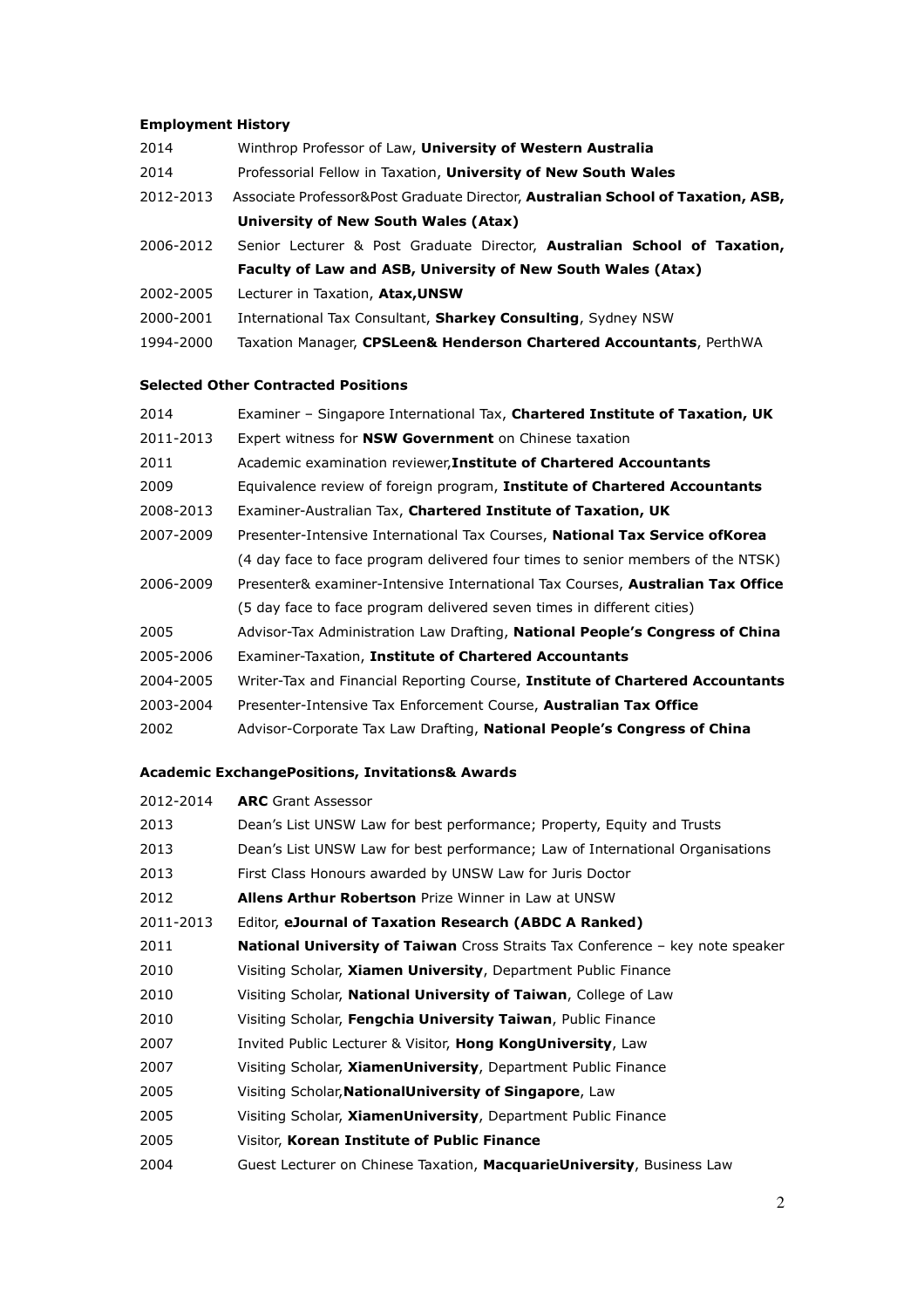- 2002-2009 Regular Invited Lecturer on Chinese Tax & Business, **UNSW, Chinese Studies**
- 2002-2003 Guest Lecturer in Chinese Business, **UNSW, International Business**

2002 Academic Exchange Visitor, **Chinese Academy of Social Sciences**, Beijing

#### **Qualifications**

**Barrister of High Court,** 2013 **Barrister NSW Supreme Court,** 2013 **Admitted to practice as Lawyer of Supreme Court of NSW,** 2013 **University Certificate in Psychology, Derby, UK**2013 **G. Dip Legal Practice ANU,** 2013 **Juris Doctor UNSW, First Class Honours,** Law School, 2012 **G. Dip. Legal UNE,** Law 2011 **PhD UNSW, Law School, 2010 BA MurdochUniversity,** Asian Studies, 1999 (including Chinese and study in Hangzhou University, China in 1995) **M.Tax UNSW,** Atax**,** 1998 **CA Institute of Chartered Accountants in Australia**, 1998 **BCom MurdochUniversity**, Accounting, 1994 **Tax Agent Tax Agents Board Australia**, 2000

# **Other Qualifications and Courses Completed or In Progress**

- 2013 LLM, University of London In Progress Expected 2014
- 2003 Business Chinese B, UNSW Distinction
- 2001 Immigration Law, UNSW Distinction
- 2001 Advanced Chinese A1, UNSW High Distinction
- 2001 Advanced Chinese A2, UNSW Distinction
- 1998 Immigration Law, Deakin University Distinction

# **Research Interests**

- **•** Equity, trusts, fiduciary duties
- **•** Tax in China, its development and reform
- **•** International tax and double tax agreements
- Social institutions & the efficiency, equity and integrity of institutions of state governance
- Chinese social institutions and business modalities
- The impact of individual state institutional weakness on international systems and regimes
- Governance in China
- Accounting for social institutions

#### **Thesis for PhD**

The thesis is a ground breaking work. It considers the impact of social institutions on the efficacy of income tax concepts. This is done in the context of Chinese social institutions. On the basis of this it is concluded that model income tax concepts are unsuited to a Chinese society. It also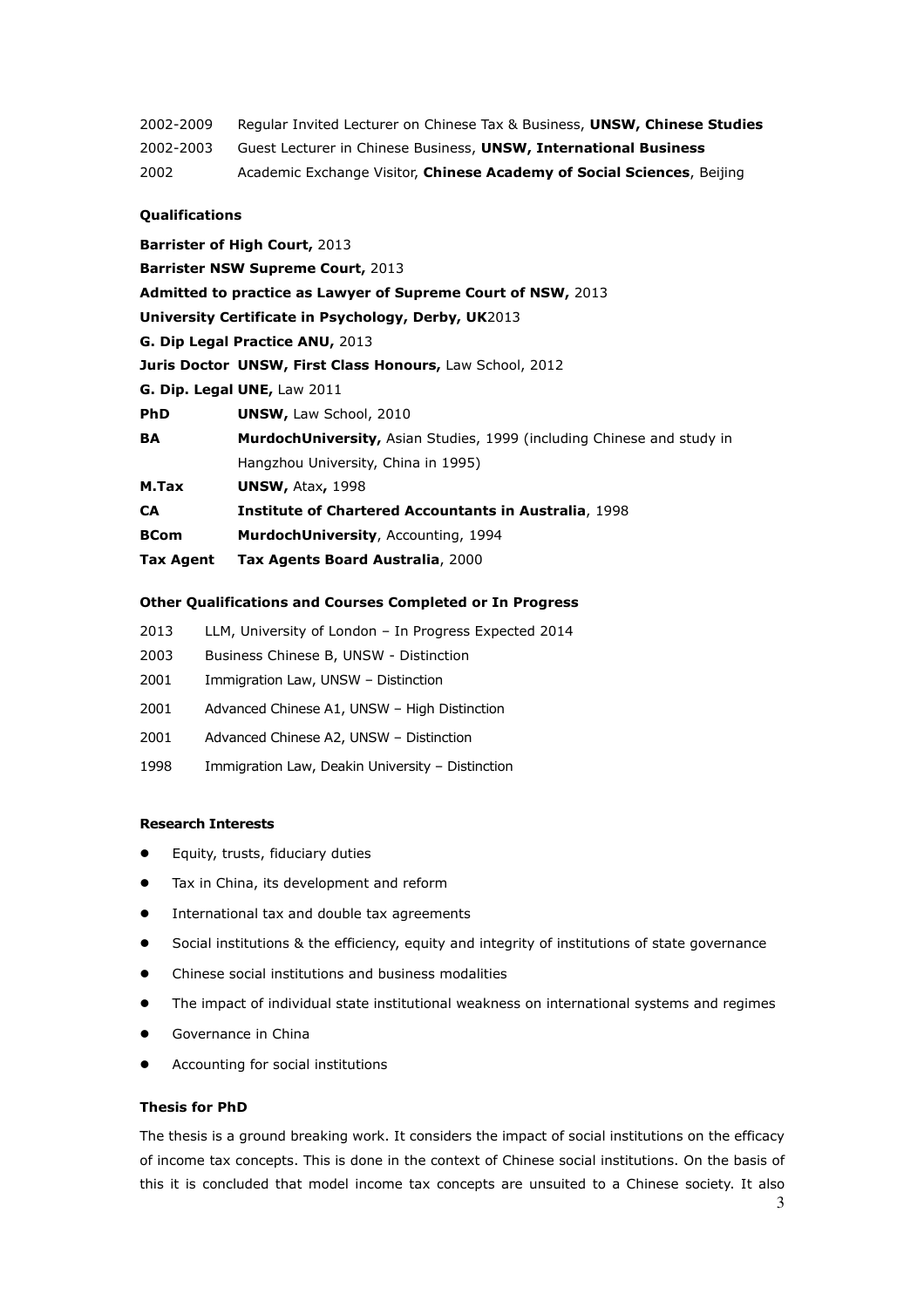considers the global impact of this finding and concludes that model income tax concepts are unsuited as a basis for any emerging international tax regime and system.It made a major contribution to the fields of tax, international tax, sociology, accounting, tax policy, Chinese taxation, Chinese studies, law.

Supervised by Professor Neil Warren (Professor of Economics, Atax) and Professor Hans Hendrischke(Professor of Chinese Political Economy, University of Sydney).

#### **Research Projects with funding details**

- 2011-2014 **China Australia Cross border tax impediments.** This is a current ARC Linkage awarded (with Rick Krever and Chris Evans). \$240,000 has been secured between the ARC and industry partners.
- 2011 **Hong Kong Revenue Regime Reform**. This project is with John Taylor, Neil Warren and Bill Butcher as well as Wilson Chow, Richard Cullen and Xu Yan from HKU and commences in May 2011. Hong Kong University has contributed starting funding of HKD60,000 to fund the initial workshop.
- 2011 **Governance in China**. Internal grant from the ASB of \$12,000.
- 2010 **Double Tax Conventions in Asia**. \$10,000 Grant Awarded by UNSW. Work to commence in 2010. Awarded to Nolan Sharkey (CI), R. Deutsch and Kathrin Bain
- 2010 **Fieldwork, Taiwan, Fujian & Ningbo.** This project is being carried out in May and June 2010 by Nolan Sharkey with the assistance of Professor Yangbin of Xiamen University China and Professor Hsieh Yao Chih of Fengchia University, Taichung Taiwan. It will build on earlier fieldwork conducted on China's informal localised governance institutions. Private foundations in Taiwan have provided financial assistance covering Sharkey's accommodation in Taiwan. The Fujian and Zhejiang governments will be providing logistics support in terms of car transport, drivers, interpreters and selected accommodation & meals
- 2005-2007 **Fujian, China Fieldwork**. The project involved discussion with Chinese tax officers and other relevant officials in 12 different cities/ counties in Fujian and neighboring Guangdong over two years. It sought to assess primarily the level of administrative variety to be found in different locations in a prima-facie unitary state. It was funded by a grant of \$7,500 from UNSW and extensive resources from various Chinese tax offices, local governments and bodies. This included the provision of two vehicles, drivers, interpreters, accommodation and meals during the 8 weeks of actual fieldwork. The findings of this project have been partially published but work is ongoing and there is still much unreleased data and scope for further research &publication
- 2005 **Korea**. Grant received from the Australia Korea foundation. Funded work by Sharkey, AP Binh Tran-Nam, AP Neil Warren and Matthew Wallace of Atax. The work involved discussion with the Korean institute of Public Finance and a visit to Korea.

#### **Higher Degree Research Supervision**

2010 Kathrin Bain –Ph.D. - Double Tax Agreements in ASEAN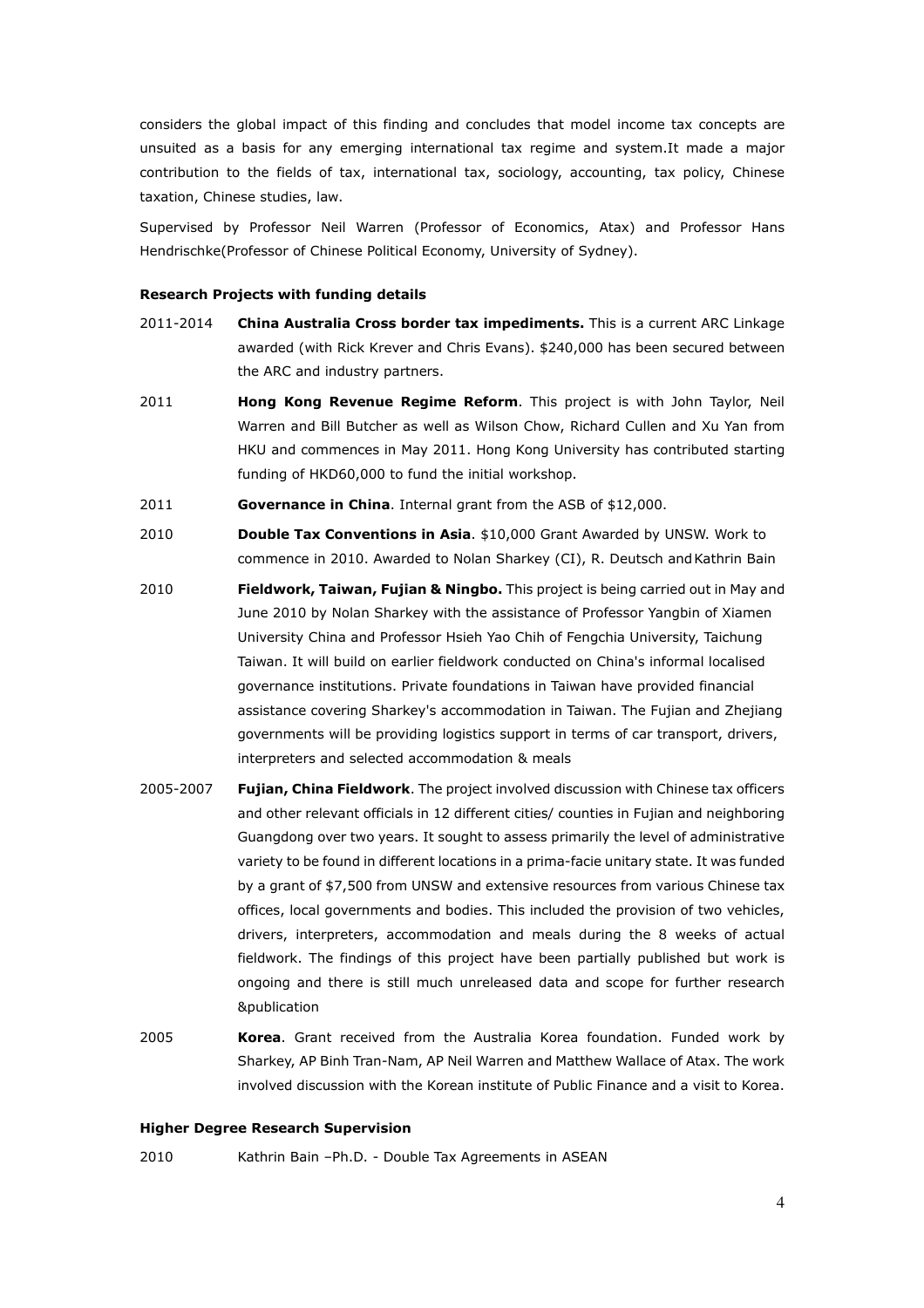| 2010 | Mimi Muhammed - Ph.D. - Malaysian tax Audit (Completed) |
|------|---------------------------------------------------------|
| 2010 | Bruce Rowntree - PhD - Controlled Foreign Companies     |

2012 Stephanie Liu – China in the context of International Law

# **Book**

Sharkey, N. (editor), (2012) *Taxation in China and ASEAN: Routledge*

# **Articles in Reviewed Journals and Book Chapters**

- 1. **Sharkey, N.** (2013)An International Organisation for Tax in SE Asia, *British Tax Review*
- 2. **Sharkey, N.** (2012) International Tax as International law and the impact of China, *British Tax Review*
- 3. **Sharkey, N.** (2012): Enterprise income Tax in China: Simplicity to Complexity through Institutional in Blazey& Chan (ed) Commercial Law of the PRC **Thompson**
- 4. **Sharkey, N.** (2012): Default Tax Assessments in different institutional environments: An Australia/ China comparison of Rule of Law implications. In Gee (ed) Constitution and tax China and Taiwan **(NTU Press Taipei)**
- *5.* **Sharkey, N.,** (2012) Greater China and South East Asia: A Taxing Problem?, Chapter in *Tax in China and ASEAN Routledge*
- *6.* **Sharkey, N.,** (2012) Considering Different Approaches to Tax Law in China and ASEAN: A Political, Philosophical and Pragmatic Rationale Chapter in *Tax in China and ASEAN Ed. Routledge*
- *7.* **Sharkey, N**., (2012) Localization of Central Taxation in China Chapter in *Tax in China and ASEAN. Routledge*
- *8.* **Sharkey, N. & K. Bain** (2012) Tax Residence and Regions: Addressing South East Asian Transnationalism through ASEAN Chapter in *Tax in China and ASEAN .Routledge*
- *9.* **Sharkey, N., Grbich and Wong** (2012) Impact of a region's tax systems on the changing world order Chapter in *Tax in China and ASEAN Routledge*
- 10. **Sharkey, N.,** (2011) 'China's Taxes', in Saunders, R (ed) *International Tax Systems and Planning techniques,* **Sweet and Maxwell** London
- **11. Sharkey, N.,** (2010) 'China's Taxes', in Saunders, R (ed) *International Tax Systems and Planning techniques,* **Sweet and Maxwell** London
- 12. **Sharkey, N.,** (2012) China's tax integrity in the context of the emerging international tax system. In *The Chinese Economy*
- *13.* **Sharkey, N. & Bain K**, (2011) An Australia-Hong Kong DTA: Assessing the costs and benefits;*eJournal of Tax Research Sydney*
- 14. **Sharkey, N.,** (2011) Proposed New Controlled Foreign Company regime, *Bulletin for International Taxation 65, 7*
- 15. **Sharkey, N.,** (2011) China's tax Treaties and Beneficial ownership*Bulletin for International Taxation 65, 12*
- 16. **Sharkey, N.**, (2009) 'The Impact of Social Institutions on Tax Design: Informal entities and the tax unit'**,** *Australian Taxation Forum* November 2009
- 17. **Sharkey, N.,** (2009) 'Informal assets and liabilities and the definition of taxable income', *Australian Taxation Forum* November 2009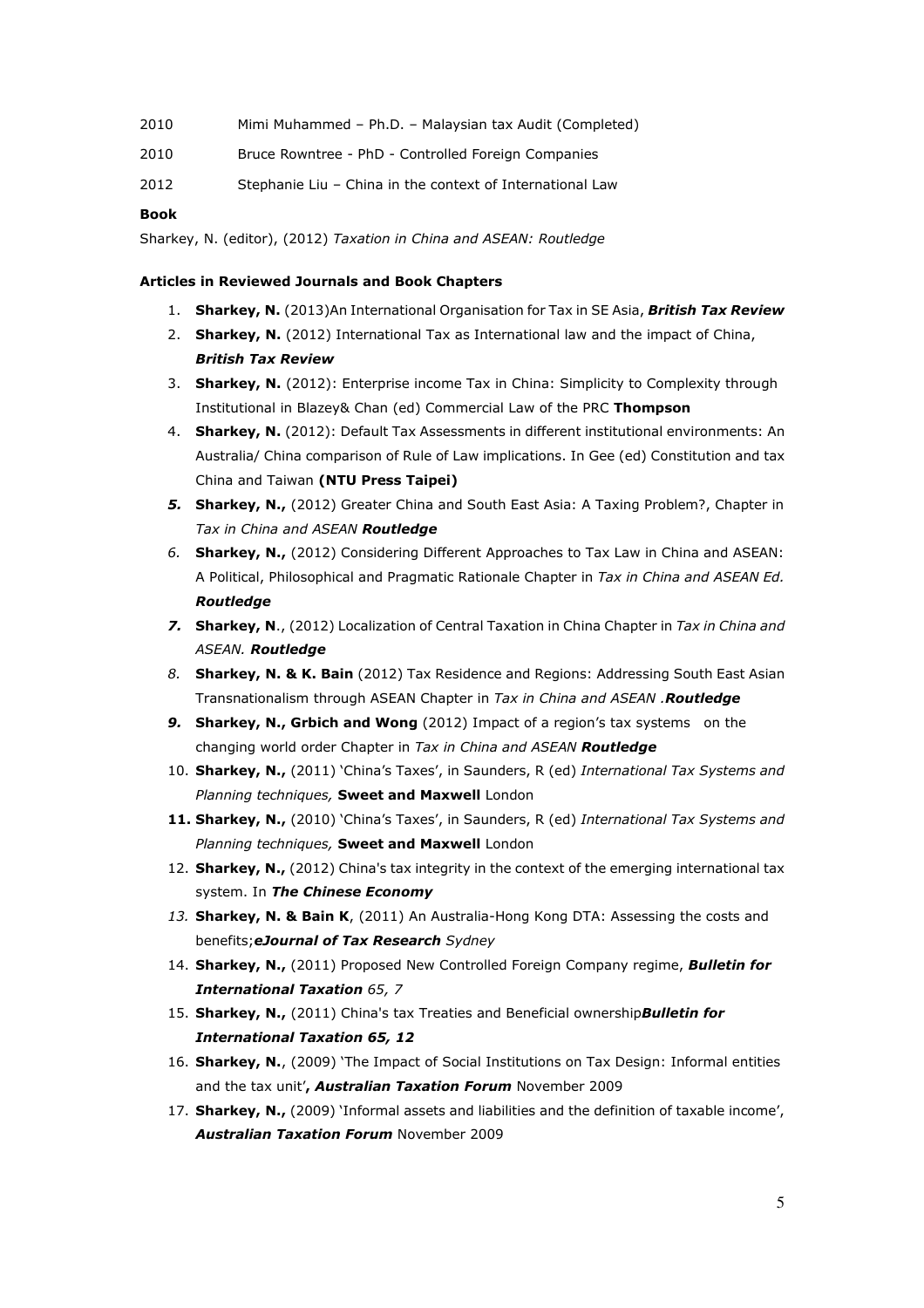- 18. **Sharkey, N**., (2008) 'The Economic Benefits of the Use of Guanxi and Business Networks in a Jurisdiction with Strong Formal Institutions': Minimisation of Taxation*eJournal of Tax Research Sydney*
- 19. **Sharkey, N**., (2007) 'China's New Enterprise Income Tax Law: Continuity & Change', *The University of New South Wales Law Journal*, Vol. 30, No. 3, pp 833- 841.
- 20. **Sharkey, N.**, (2006) 'Tax evasion and administration realities in the Peoples' Republic of China: Some initial findings from discussions with tax officers in Fujian Province', in M. McKerchar, M. Walpole (eds), *Further Global Challenges in Tax Administration*, **Fiscal Publications, Birmingham**, pp 175-182.
- 21. **Sharkey, N.**, (2005) 'China's Income Tax Concept of 'Enterprise' and the Concept of 'Company' – Interaction with the Australia-China Tax Treaty', *Bulletin for International Fiscal Documentation***Amsterdam**, Vol. 59, No 2, pp 157-166.
- 22. **Sharkey, N** (2004), "Tax Reform in the China Context: The corporate tax unit & Chinese enterprise", *eJournal of Taxation*2(2)**Sydney**
- 23. **Sharkey, N and R.L. Deutsch** (2002), "Australia's Capital Gains Tax and Double Taxation Agreements", *Bulletin for International Fiscal Documentation***Amsterdam**56(6), 228-232
- 24. **Sharkey, N** (2001), "Tax Liabilities on Foreign Investments in China", *Investment & Taxation Bulletin* **Australia**5(10)*,* pp. 98-99

# **ConferencesOrganised**

**Other Governance: Business Regulation and Tax in China.** Held 10 February 2010 UNSW. It featured presentations by Professors Hans Hendrischke (USyd), Andrew Halkyard (HKU), Natalie Stoianoff (UTS), Yangbin (Xiamen University), Cui Wei (China U. Politics & Law), Deborah Healey (UNSW), Eva Huang (USyd) and Nolan Sharkey

**Tax in China and ASEAN.** Conference organized by N. Sharkey and held at UNSW in July 2009. It featured presentations by Professors Hans Hendrischke (UNSW), Richard Cullen (HKU),Andrew Halkyard (HKU), Stephen Phua (NUS), Bob Deutsch (UNSW), Binh Tran-Nam (UNSW), Maria Dybal (MQU), SunitaJogaranjunan (UniMelb), David Chaikin (USyd), Margaret MacKerchar (UNSW) as well as myself. It will also result in a book (see below)

*Double Tax Agreements in Asia:* Conference organised jointly with Professor Jefferson Vanderwolk of the Chinese University of Hong Kong and held in Hong Kong in December 2010

#### **Report to Government and Other Articles**

**Sharkey, N.**, **Li, Jinyan. and Baum, Michael**., (2005), *Commentaries and Recommendations on Drafting the Chinese Basic Tax Law* (Project for the Chinese National People's Congress), June. Special report and draft law submitted to the NPCC, **Beijing**

**Sharkey, N** (2005),中国所得税中企业与公司的概念 *Taxation Translation Journal***Shenzhen** 5th edition,2005

**Sharkey, N** (2002), "Taxation on Foreign Business in China", *China Connections***Australia** October 2002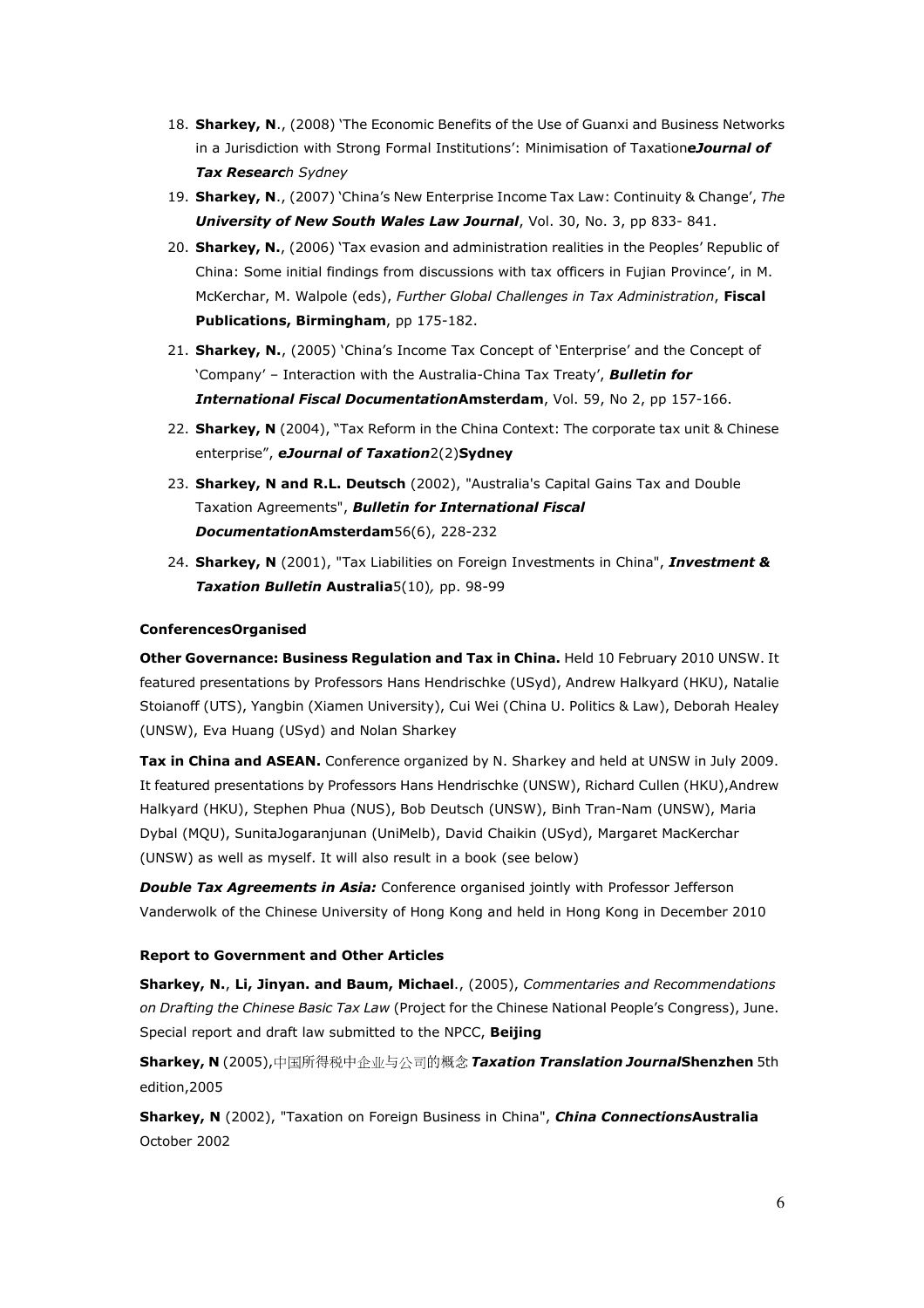#### **Conference Papers & Presentations**

**Sharkey, N.**,(2012),Rule of law and taxation Australia and China, Chinese Culture University, Taipei, February

**Sharkey, N**.,(2012),China's DTAs and beneficial ownership, Chinese Culture University, Taipei, February

**Sharkey, N.**,(2011), Default Tax Assessments in different institutional environments, NTU Cross Straits Tax payer Rights Conference April

**Sharkey, N.**,(2011),Double Tax Agreement policy China and Australia, April, Fengjia University

**Sharkey, N & Grbich** (2011), International Anti Avoidance China and Australia, April, Fengjia University

**Sharkey, N**.,(2011),Double Tax Agreements and China, Zhongshan University, May.

**Sharkey, N.& Bain, K**, (2010), "An Australia China DTA?" presented at the "DTAs in East Asia" conference at the Chinese University of Hong Kong on 13 December 2010.

**Sharkey, N.& Bain, K**, (2010), "Jurisdictional Nexus in ASEAN"presented at the "DTAs in East Asia" conference at the Chinese University of Hong Kong on 13 December 2010.

**Sharkey, N.**,(2010), "The Australian Constitution and Taxpayers Rights" at the College of Law, National University of Taiwan, May

**Sharkey, N.**,(2010), "Australian Tax policy in Relation to the Taxation of Foreign Source Income of Residents", at the College of Law, National University of Taiwan, May

**Sharkey, N.**,(2010), "International Tax Reform in Australia" at Fenchia University in Taichung, Taiwan, May

**Sharkey, N.**,(2010), "The Australian Tax System in Comparative perspective: Taiwan" at Fenchia University in Taichung, Taiwan May

"The Australian Constitution and Tax Law Making" at Law Faculty, Xiamen University, China, June **Sharkey, N.**,(2010), 'Social Variation and Business Regulation' presented at *Other Governance* Conference 10 February 2010 UNSW

**Sharkey, N.**, (2009), 'Tax Arbitrage between Prefectures in China' presented at *Tax in ASEAN and China Conference* 17 July 2009, Atax, UNSW

**Sharkey, N.**, (2009) 'Tax Administration in Informal Institutions' presented at The Chinese Studies Biennale Conference, University of Sydney, July 2009

**Sharkey, N.**, (2008) 'Critical Perspective on China's Enterprise Income Tax', presentation at *China, the New Legal Scene 2008;* presentation for the Faculty of Law, Continuing Legal Education, Sydney.

**Sharkey, N.**, (2007), 'China's New Enterprise Income Tax Law', presented at the University of Hong Kong, Hong Kong, 13 December.

**Sharkey, N.**, (2007), 'De Facto Multijurisdictional Context in a Formally Unitary State', presented at the University of Hong Kong, Hong Kong, 17 December.

**Sharkey, N.**, (2007), 'Tax Administration in China', presented at the Atax Seminar, Atax UNSW, Sydney, 25 May.

**Sharkey, N.**, (2006) 'Tax evasion and administration realities in the Peoples' Republic of China: Some initial findings from discussions with tax officers in FujianProvince', presented at the 7th International Tax Administration Conference, Atax, Sydney, 20-21 April.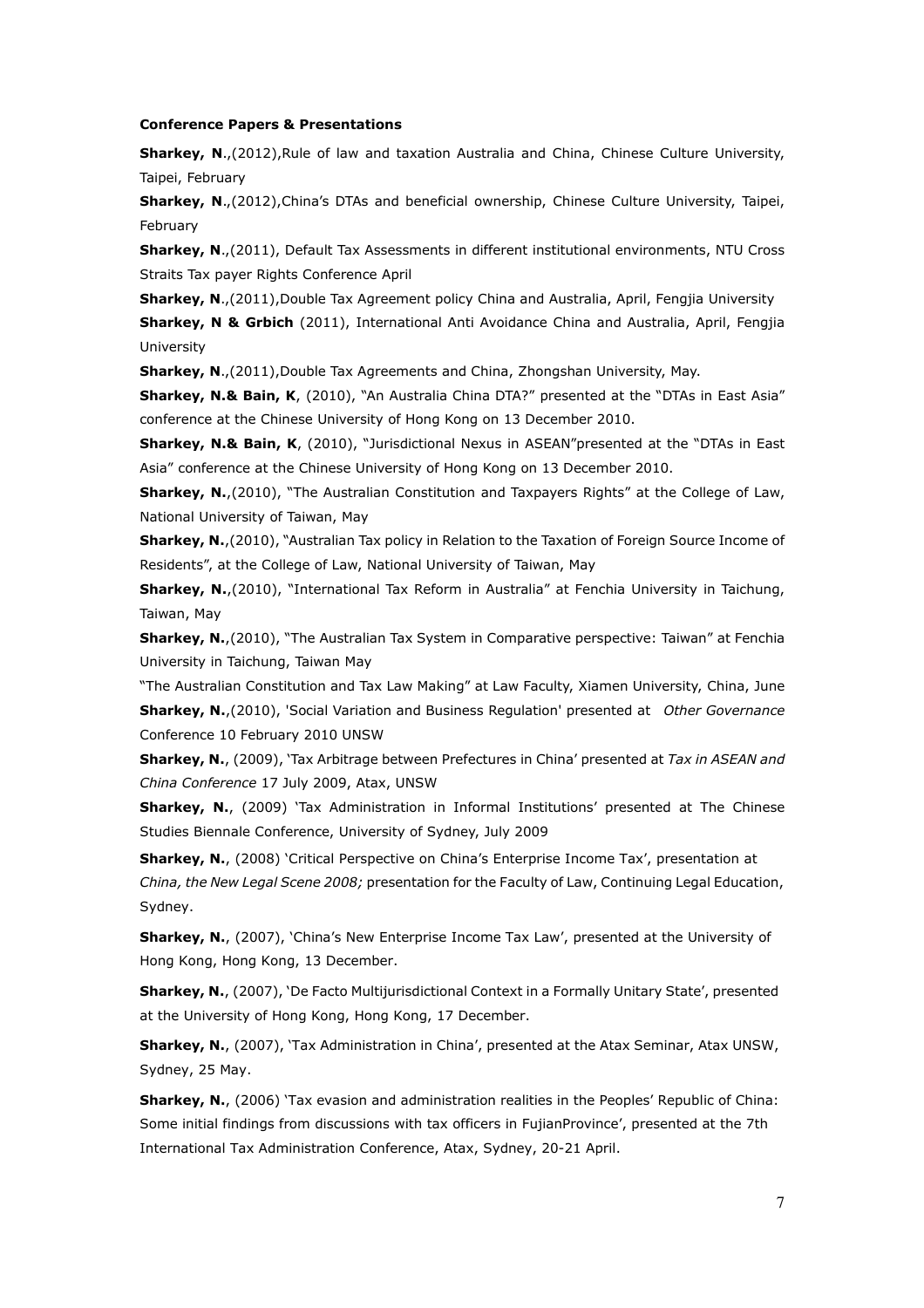**Sharkey, N.**, (2006) 'Guanxi, & business networks in a jurisdiction with strong formal institutions' presented at the Oriental Society of Australia Conference, Sydney, 4-7 December.

**Sharkey, N.**, (2006) 'Taxation and related constraints on commercial activities in China', presentation at *China, the New Legal Scene; Opportunities and Risks*, presentation for the Faculty of Law, Continuing Legal Education, 15 November, Sydney.

**Sharkey, N.**, (2005), 'Business Taxation Including Self-Employment and Tax Base Broadening', presented at the KIPF-Atax International Joint Conference, Seoul, 14 March.

**Sharkey, N.**, (2005) 'China's Double Tax Agreements in an International Context', presented at a seminar at the National University of Singapore, Singapore, March.

**Sharkey, N.**, (2005) 'Basic Tax Constitutional Principles: The Australian Experience and its Relevance to China', presented at the Symposium on China's Basic Tax Law, Beijing, June.

**Sharkey, N.**, (2005), 'Tax Administration and the Rights and Obligations of Taxpayers and the Tax Authority, presented at the Symposium on China's Basic Tax Law, Beijing, June.

**Sharkey, N.**, (2005) 'Tax Administration in South-East China: Summary of Field Work', presented at the Conference on Local Governance in China, Sydney, December.

**Sharkey, N** (2005), "Key Australian Income Tax Concepts" *Australia-Korea Comparative Tax Conference,* SeoulKorea March 2005

**Sharkey, N** (2005), "Practical Taxation Administration in China's Localities" *Workshop with DiShui and GuoShui,* Xiamen and Quanzhou China May 2005

**Sharkey, N** (2004), "Taxing the Income of Private Enterprise in China" *paper presented at the Asian Law Institute Inaugural Conference at the National University of Singapore,* Singapore

**Sharkey, N** (2004), "Reforming China's Income Tax Laws" *Tax Reform in Transitional Economies Symposium*, Atax Sydney August 2004

**Sharkey, N** (2003), "The Efficacy of Western Based Income Tax Laws in China", *Chinese Studies Association of Australia – Biennial Conference, Sydney*

**Sharkey, N** (2003), "Developments in China Taxation", *Towards a Chinese Enterprise Model - Chinese Enterprises and their Institutional Environment2003* UNSW Centre for Chinese Studies, Sydney

**Sharkey, N** (2003), "Income Tax in Australia and China: A Brief Comparison", *Sino-Australian Legal Forum*. UNSW Law, Sydney

**Sharkey, N**(2003), "Taxation", *China Provincial Public Sector Seminar*. UNSW based program for delegation from GuangxiProvince.

**Sharkey, N**(2003), "Anti-Dumping and the WTO – Issues for China". *Seminar provided to delegation of Chinese Trade Union Leaders.* Organised by ATEN (Australian Technical Experts Network), Canberra

**Sharkey, N.and Grbich Y**. (2002), "Business Deductions" the *International Conference on Corporate Income Taxation,* Beijing

**Sharkey, N** (2002), "China, the WTO and the International Tax System", *Forum on Sino-Australian Comparative Research on TaxationSystems*ChineseAcademy of Social Sciences, **Beijing**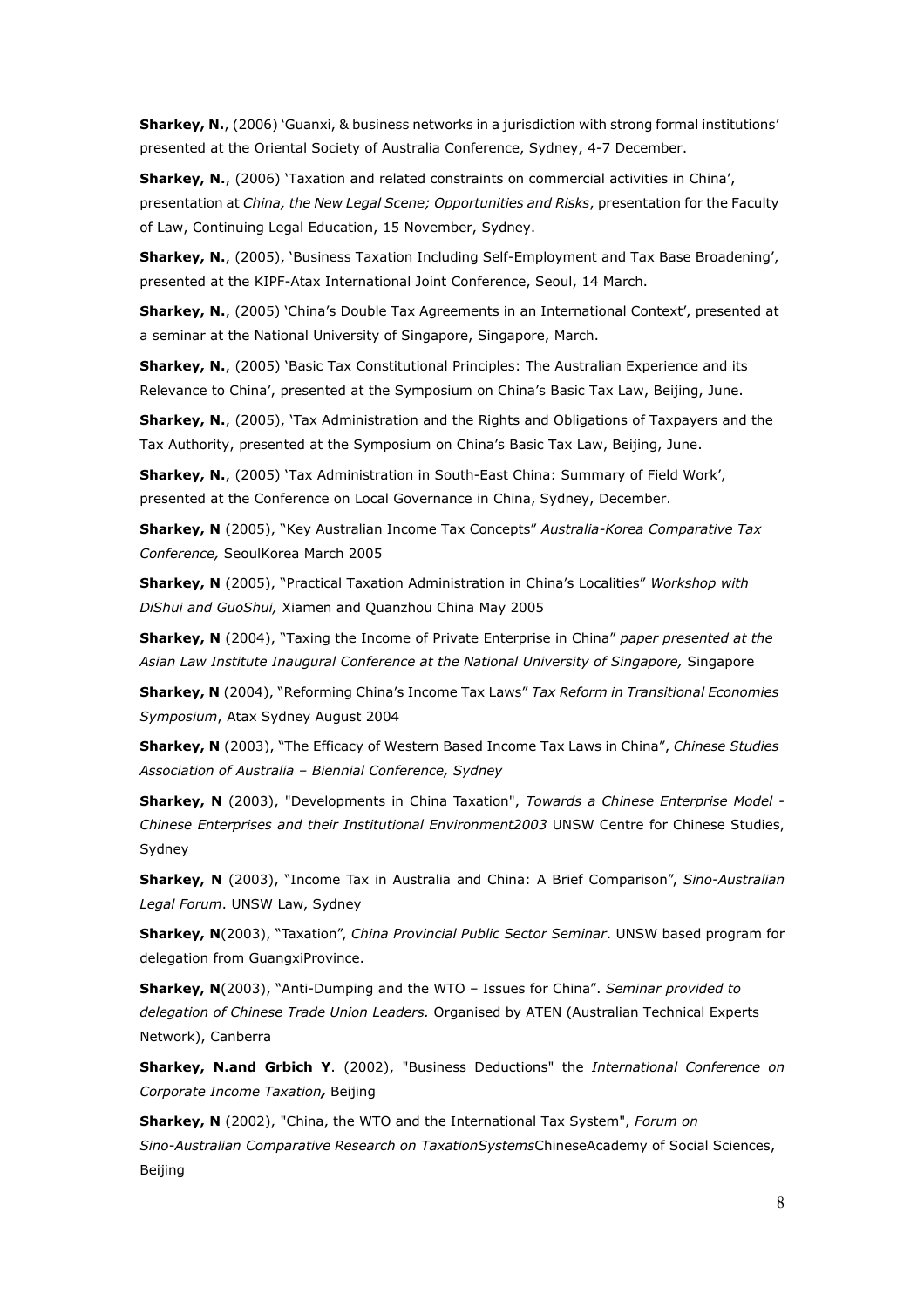**Sharkey, N** (2002), "Tailoring the Income Tax Unit to Chinese Enterprise: Issues and Challenges", *Towards a Chinese Enterprise Model - Chinese Enterprises and their Institutional Environment* UNSW Centre for Chinese Studies, Sydney

**Sharkey, N** (2002), "International Constraints on National Tax Policy", *International Conference on Corporate Income Taxation,*Beijing

#### **Selected Judgments &Works that Cite Sharkey as Authority**

**Richard Krever and Peter Mellor**, (2013), *Trends and Players in Tax Policy: Rust Conference July 2013.* Author Krever is a leading Tax Professor in Australia and internationally. This piece cites several of my publications.

**Richard Cullen, (2013**) Book Review: *Defending Rights in Contemporary China*.Jonathan Benney, China Quarterly 214, June 2013. Author is Professor of Law at Hong Kong University. Journal is the leading international journal on Chinese Studies.

**DongmeiQiu (2013**), The Concept of "Beneficial Ownership" in China's Tax Treaties - The Current State of Play, Bulletin of International Taxation, 67. Author is academic at Xiamen University in China.

**Jinyan Li, (2012**), The Great Fiscal Wall of China: Tax Treaties and Their Role in Defining and Defending China's Tax Base, Bulletin of International Taxation. Author is Professor of law at Osgoode Law School, York University, Canada.

**Jan J.P de Goede**, (2012) Allocation of taxing Rights from Cross-Border (Indirect) Sale of Shares, Asia Pacific Tax Bulletin (IBFD) 18,3. – author is Professor of Tax Law in Poland.

**Leonardo Freitas de Moraes e Castro** (2011), Brazil's Anti Treaty Shopping Measures, Bulletin of International Taxation 65,12. author is Professor of Tax Law in Brazil.

**Stoianoff (2011)**The Coming of Age of Enterprise Taxation in China*Journal of Chinese Tax and Policy 1, 1.*

**McKinnon (2011),** HONG KONG AND SHANGHAI PORTS: *Challenges, Opportunities andGlobal Competitiveness, CUHK Working papers June 2011, Hong Kong.*

**She and McKee** (2010)Transfer pricing in China, Tax Specialist, 13/4.

**Federal Court of Australia** (2008) in Virgin Holdings SA v Commissioner of Taxation

**Federal Court of Australia** (2008) in Undershaft (No 1) Ltd v Commissioner of Taxation

**Halkyard, Andrew & Ren, Linghui**(2008), "China's Tax incentive Regimes for direct foreign Investment: An Eassonian Analysis", paper presented at Easson symposium, Queens UniversityCanada

**Warren, Neil** (2008), "Tax Policy Future Shock" Paper presented at the *2008 Economic and Social Outlook Conference*, 27-28 March 2008,Melbourne Institute for Applied Economic and Social Research, University of Melbourne

**Dirkis, Michael** (2008), Selected Aspects of Australia's Emerging"Model" Double Taxation Treaty, *Bulletin for International Fiscal Documentation*Feb 08

**Bender, Philip** (2007), Double tax treaties and the new regime forcapital gains taxation of non-residents in *Australian Tax Review*March 07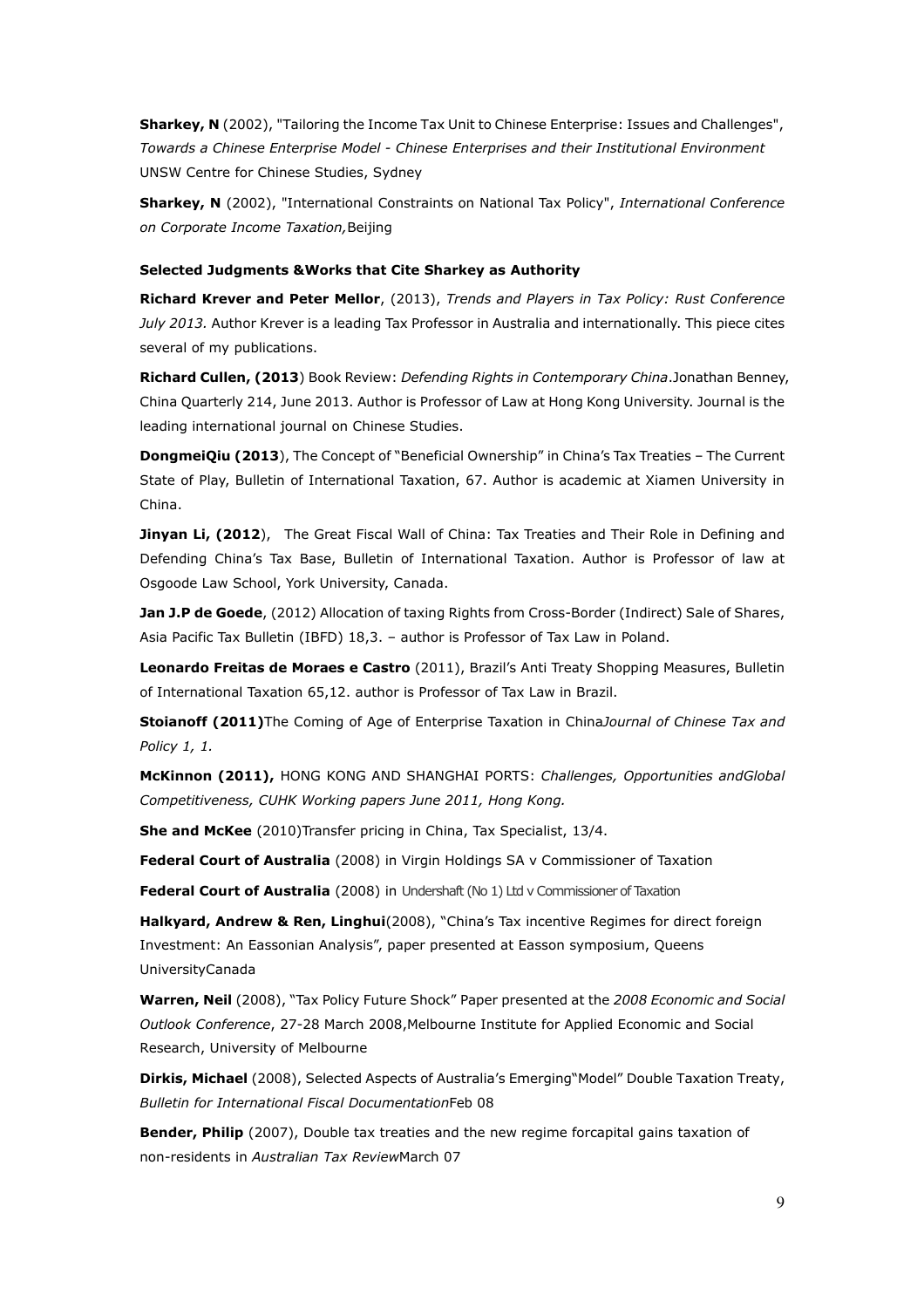**Marcarian, J** (2006),Treaty Shopping - the current state of play *Tax Specialist*Vol 9 No. 3Feb 06

**Johnson, Christopher** (2006), Chinese tax system: identifying planning traps and opportunities *Tax Specialist*Vol 9 No. 3. Feb 06

**Dirkis, M**. (2005), Is It Australia's? Book, Australian Tax Research Foundation

**Evans, C & Wallace, M** (2003), Capital Gains Taxation in Australia: RecentDevelopments Affecting the Corporate Sector*Bulletin for International Fiscal Documentation*August 03

**Salzano, Massimo**(2003), Globalization, complexity and the Holism of the Italian School of Public FinanceWorking paper 3.135 Giugno

**Grbich, Dr. Y.** (2003), "International Tax: Key Drivers & Policy Context" Paper presented to Thai Judges 2003

**Vogel, Dr. K.** (2002)Tax Treaty Monitor in *Bulletin for International Fiscal Documentation* 56(10), October 2002

**Tran Nam, Dr. B.** (2002), "The Chinese & Australian Tax Systems: A Comparative Overview" *ATAX Discussion Paper Series* No.11

**Dirkis, Michael** (2001),Where we were; Where we are; Where we want to be: a review of Australia's residency rules in *Tax Specialist*Vol 5 No 2 Oct 01

# **Contracted TechnicalReview**

**Walpole , M.,** (2006), 'Taxation of Transfers of Technology – Australia ' in *International Guide to Taxation of Transfers of Technology* , IBFD Amsterdam

**Woellner R, Barkoczy S, Murphy S and Evans C**(2006)**,***Australian Taxation Law*, (Sydney, CCH 17th ed, 2006). International Tax Chapter

#### **Other Academic Written Work**

**Sharkey, N (2004 to 2013), Tax and Investment Regulation in China**, text book equivalent written course materials. Currently intended to be converted into a book tentatively titled "A Critical Guide to the Taxes of China"

#### **Teaching Modes Proficient In:**

- Post-Graduate, Undergraduate and Professional Education
- Small group face-to-face seminars
- Large scale lectures
- Distance/ audio conference seminars
- Intensive one week face to face
- Supervision of extended written pieces

#### **University Subjects Taught**

#### *Atax, UNSW Post-Graduate, Semester Long Subjects*

ATAX0426 Tax and Investment Regulation in China (developed and introduced by Sharkey)

ATAX0437 Double Tax Agreements

ATAX0408 International Anti-Avoidance

ATAX0420 Principles of Australian International Taxation